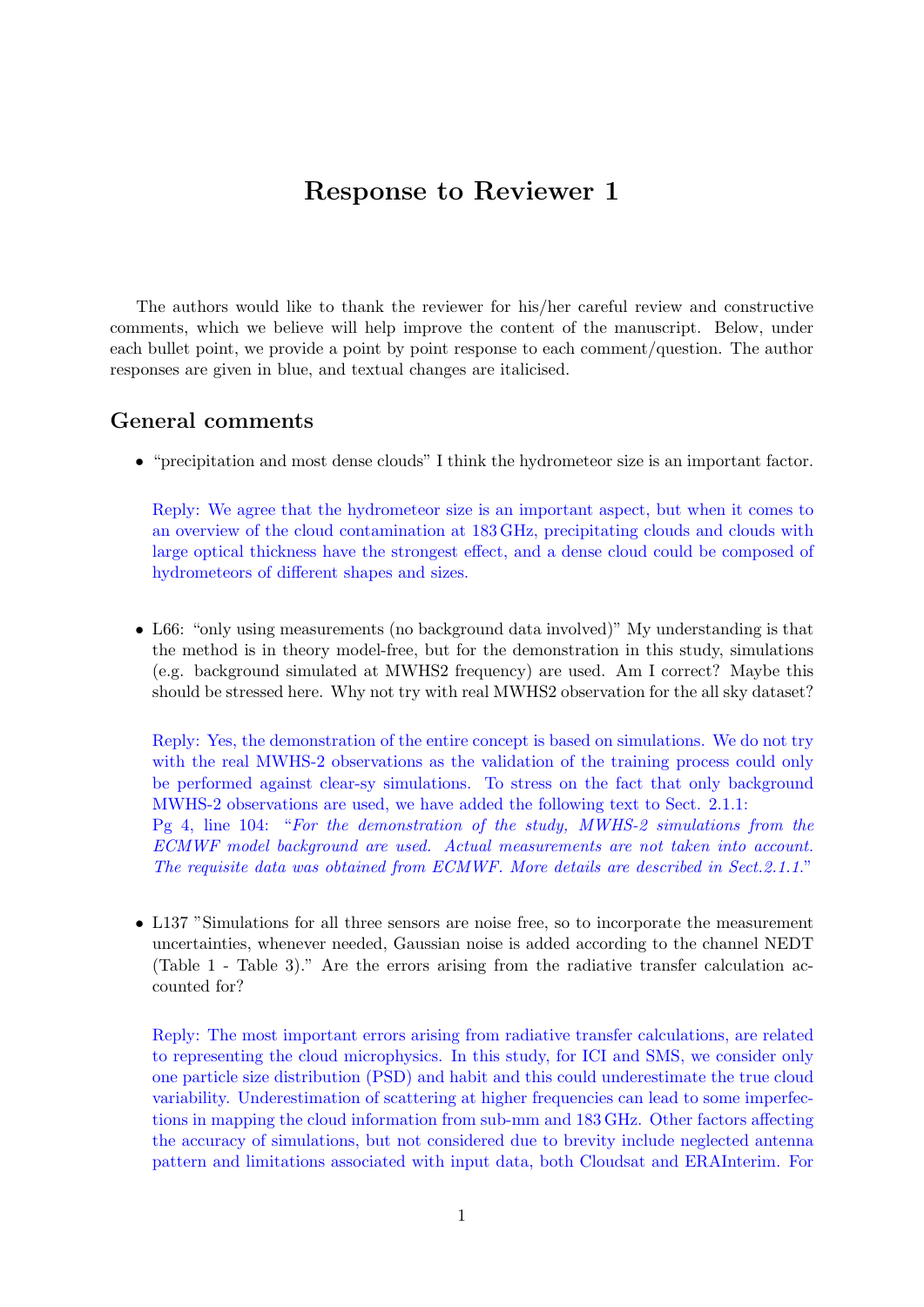example, the simulations could have tendency to be biased towards the Cloudsat geographical sampling. The actual background departures and the corresponding bias correction shall only be revealed when data from ICI is available in future.

We have added a short description these radiative transfer errors that could affect the simulations in Sect. 2.2.

• L159: "for all selected quantile fractions " by quantile fraction, do you mean the n th amongst the 7 selected (from 0.2 to 99.8%)? Also, 16, 50 and 85% are not symmetric (rounding?)

Reply: Yes, the selected quantiles are the seven percentiles mentioned. We re-phrase some sentences here to make it more clear. 85% is a typo, it should be 84%. It has been corrected.

• L163: Pfreundschuh uses an indicator function I (=1 or 0) in the CRPS, the authors here use y, can they explain the difference?

Reply: The CRPS in the manuscript is incorrect. We thank the reviewer for highlighting it. We have corrected the equation in the revised manuscript.

• L173: " The input data is all-sky brightness temperature" the simulated one, even for MWHS2, right?

Reply: Yes, even for MWHS-2 we use simulated all-sky brightness temperatures.

• L301: "0.15 K" should be -0.15

Reply: The correction is made.

• L453: "Among these four channels, 150 GHz has the highest peaking function around 4 C2km (Chen and Bennartz, 2020)" Could you please clarify what you mean here, 150GHz is neither the highest nor the lowest peaking channel nor it peaks at 4km. Channel 89,  $118+/-1.1$ ,  $118+/-2.5$ , and 150 GHz peak at 0.1, 9.6, 2.9, 1km, respectively (according to Chen and Bennartz, 2020), this can also be seen in Lawrence et al. (2018) Fig. 1 through the Jacobians of channels 6 and 7.

Reply: The reviewer is correct. It was wrongly mentioned that 150 GHz is the highest peaking channel, at 4 km. We have corrected the text and it now reads as: Pg 25, line 465: "The channels, 150 GHz and 118.75 $\pm$ 2.5 peak between surface and  $4 \text{ km}$ . These channels can only provide coverage to the humidity channels in the lower and mid troposphere. However, the 183 GHz channels are sensitive to hydrometeor content up to 10 km. The channel 118.75 $\pm$ 1.1 peaks around 10 km, but such information is only partly relevant for the higher peaking channels of 183 GHz."

• L460: "but such information would be not be completely orthogonal" duplicate "be"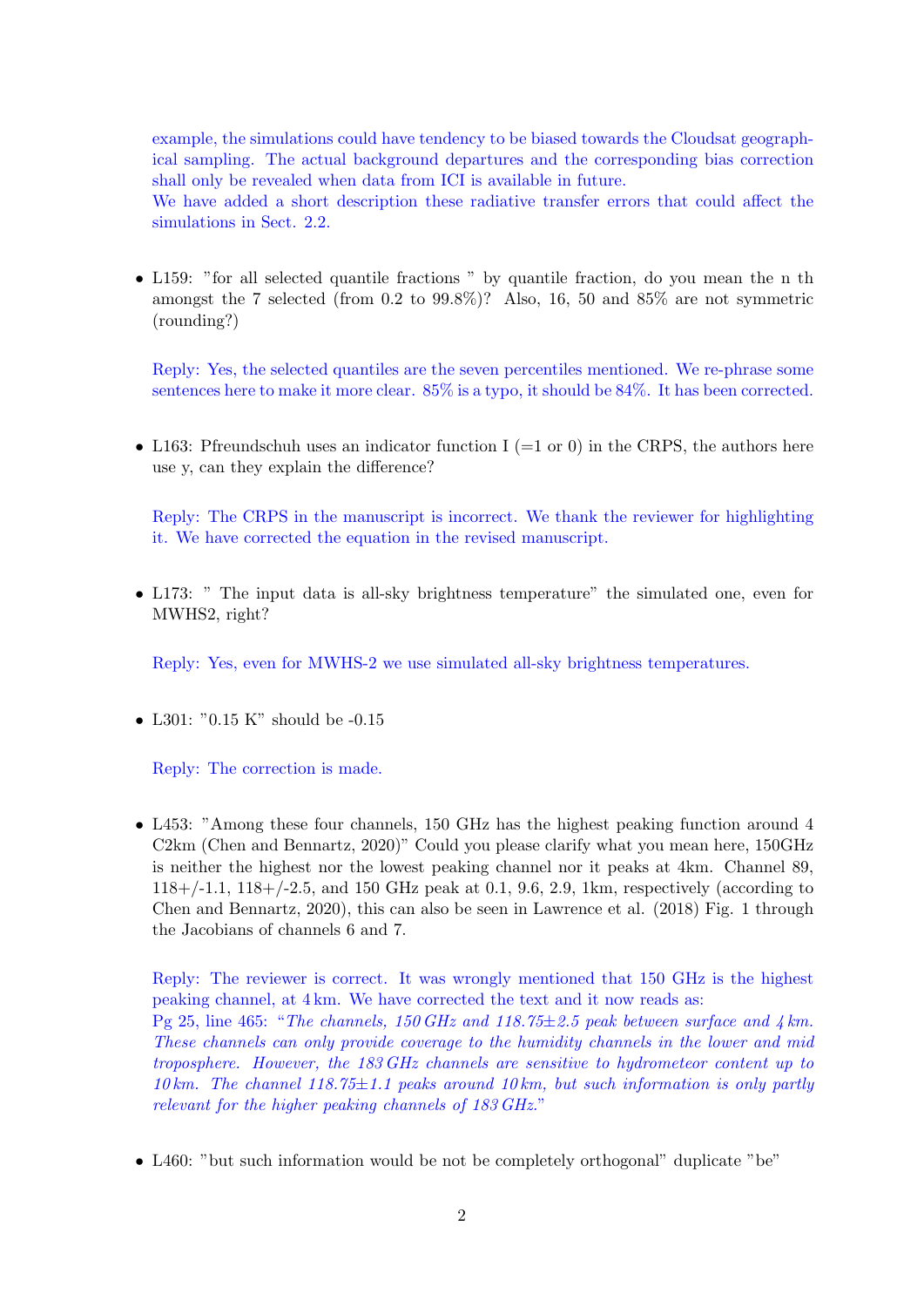Reply: The duplicate word is removed.

• Table 1: NEDT are constructor specifications, the real noise is lower, see Fig 5 Guo, Y., J. Y. He, S. Y. Gu, and N. M. Lu, 2019: Calibration and validation of Feng Yun-3-D microwave humidity sounder II. IEEE Geoscience and Remote Sensing Letters, doi:10.1109/LGRS.2019.2957403. Tab 5 Carminati, F., Atkinson, N., Candy, B., Lu, Q.: Insights into the Microwave Instruments

Onboard the Feng-Yun 3D Satellite: Data Quality and Assimilation in the Met Office NWP System. Adv. Atmos. Sci. (2020). https://doi.org/10.1007/s00376-020-0010-1

Reply: The reviewer rightly mentions that the real noise is lower, however we add the sensor noise according to the pre-launch specifications. This can be viewed as a conservative estimate of the sensor noise to include other sources of error not accounted for in NEDT. For example in the study by Carminati et al. (2020) the authors describe radiation leak affecting the higher frequency channels.

We clarify in the manuscript that pre-launch specification values are used.

## Questions

• Is this method applicable to IR e.g. to an ATOVS system?

Reply: Yes, the method could potentially be applied to IR. The operation and performance of the cloud correction approach is based on the fact that different frequencies have varying sensitivity to cloud signatures in the same field of view. For IR, infact this feature is regularly used to flag out cloud contamination. Most cloud flagging schemes for IR are based on brightness temperature thresholds.

In the manuscript, without going into the details, we mention that "The scheme could also be potentially extended to cloud correction at infra-red frequencies"

• The authors explain that it could benefit the all-sky assimilation systems indirectly for the analysis increment. Instead (or in addition) could it be used to model the variable observation error (when and by how much to be inflated)? This would be, in my view, the most valuable.

Reply: The reviewer has a very good point. At ECMWF, the observational errors for MHS and MWHS-2 are defined as quadratic functions of symmetric cloud indicator (Geer et al., 2014). The observational errors are higher in regions for cloud and vice-versa. Thus it could be potentially feasible to use the QRNN identified cloud impact to formulate the observational errors. This could probably be the best use of the QRNN technique for all-sky. Of course using QRNN to develop a full observational model, would require to characterize the performance of the scheme over upper latitudes, land and ocean. We have included the following text in the manuscript:

Pg 29, Line 577: "Also, it could be feasible to use the QRNN identified cloud impact to formulate the observational errors. This may be the best use of the QRNN technique when it comes to all-sky assimilation."